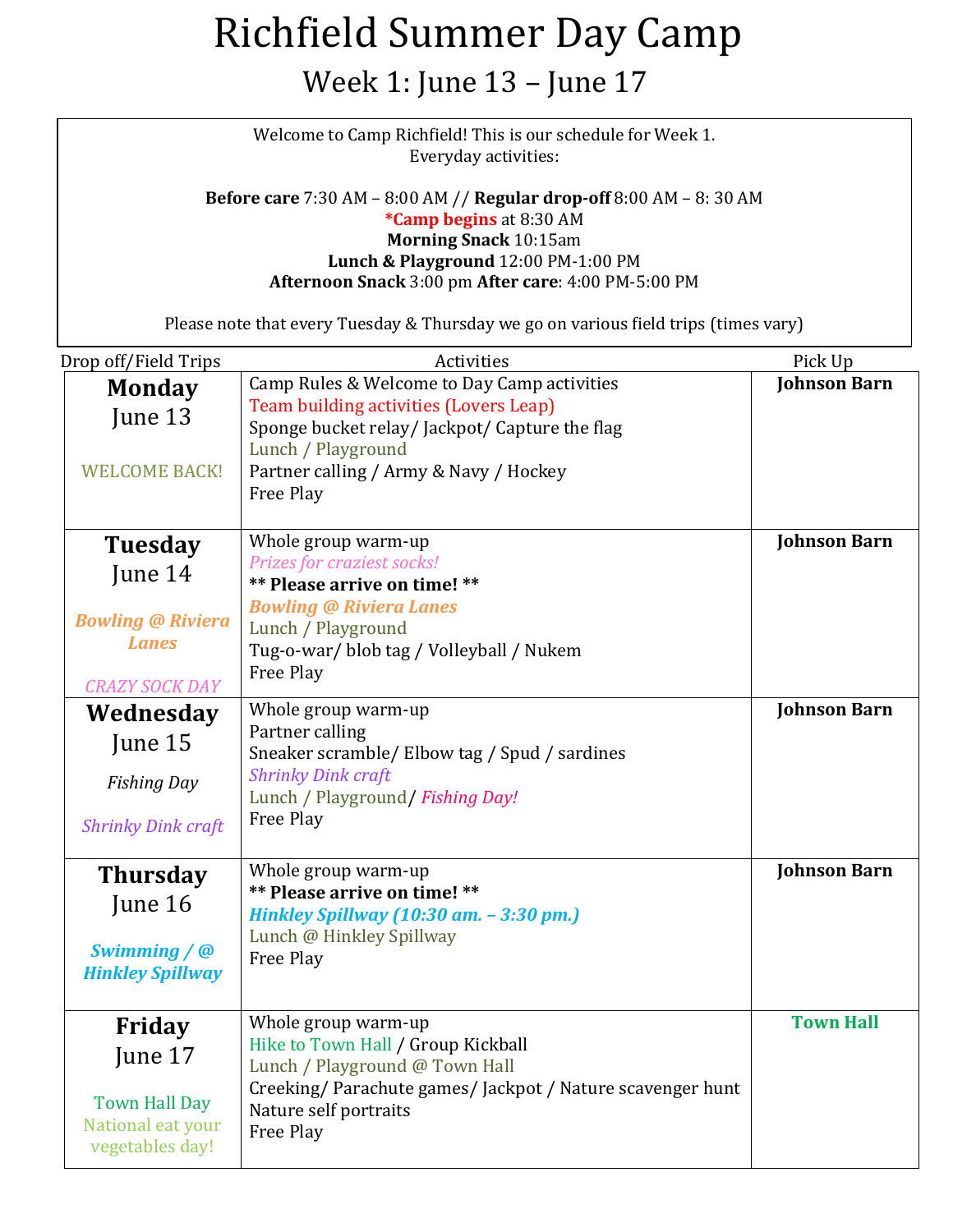#### Week 2: June 20 – June 24

Welcome to Camp Richfield! This is our schedule for Week 2. Everyday activities:

**Before care** 7:30 AM – 8:00 AM // **Regular drop-off** 8:00 AM – 8: 30 AM **\*Camp begins** at 8:30 AM **Morning Snack** 10:15am **Lunch & Playground** 12:00 PM-1:00 PM **Afternoon Snack** 3:00 pm **After care**: 4:00 PM-5:00 PM

| Drop off/Field Trips                                    | Activities                                                                                                                                      | Pick Up      |
|---------------------------------------------------------|-------------------------------------------------------------------------------------------------------------------------------------------------|--------------|
| Monday                                                  | Camp Rules & Welcome to Day Camp activities                                                                                                     | Johnson Barn |
| June 20                                                 | Team building activities (Steal the bacon)<br>Red light-green light / Obstacle Course / Hiking                                                  |              |
| <b>National Ice Cream</b><br><b>Soda Day!</b>           | Lunch / Playground<br>Soccer / T-ball + Homerun Derby / Chalk and bubbles<br>Free Play                                                          |              |
| Tuesday                                                 | Whole group warm-up                                                                                                                             | Johnson Barn |
| June 21                                                 | Coloring contest - winner gets a prize<br>** Please arrive on time! **                                                                          |              |
| <b>Field trip to see the</b><br>new Lightyear<br>movie! | <b>Field trip to see the new Lightyear movie!</b><br>Lunch / Playground<br>Group pick / Paper airplane contest/ Hungry hippo relay<br>Free Play |              |
| Wednesday                                               | Whole group warm-up                                                                                                                             | Johnson Barn |
| June 22                                                 | RAINBOW TAG / Hike / Board games<br>Lunch / Playground                                                                                          |              |
| Homemade<br>playdough craft                             | Fishing day / Homemade playdough craft<br>Capture the flag / Hula-Hoops / Dodgeball tournament<br>Free Play                                     |              |
| Thursday                                                | Whole group warm-up                                                                                                                             | Johnson Barn |
| June 23                                                 | Whole group pick<br>** Please arrive on time! **                                                                                                |              |
| <b>Swimming @</b><br><b>Portage Lakes</b>               | Swimming @ Portage Lakes (10:30 am. - 3:30 pm.)<br>Lunch @ Portage Lakes<br>Free Play                                                           |              |
| Friday                                                  | Whole group warm-up                                                                                                                             | Johnson Barn |
| June 24                                                 | Set up tents / COLOR WARS<br>Lunch / playground                                                                                                 |              |
| <b>Tent Day</b><br><b>COLOR WARS</b>                    | <b>Soccer tournament</b><br>Card games / board games / chalk<br>Clothes-pin tag / hot seat / knock-out<br>Free Play                             |              |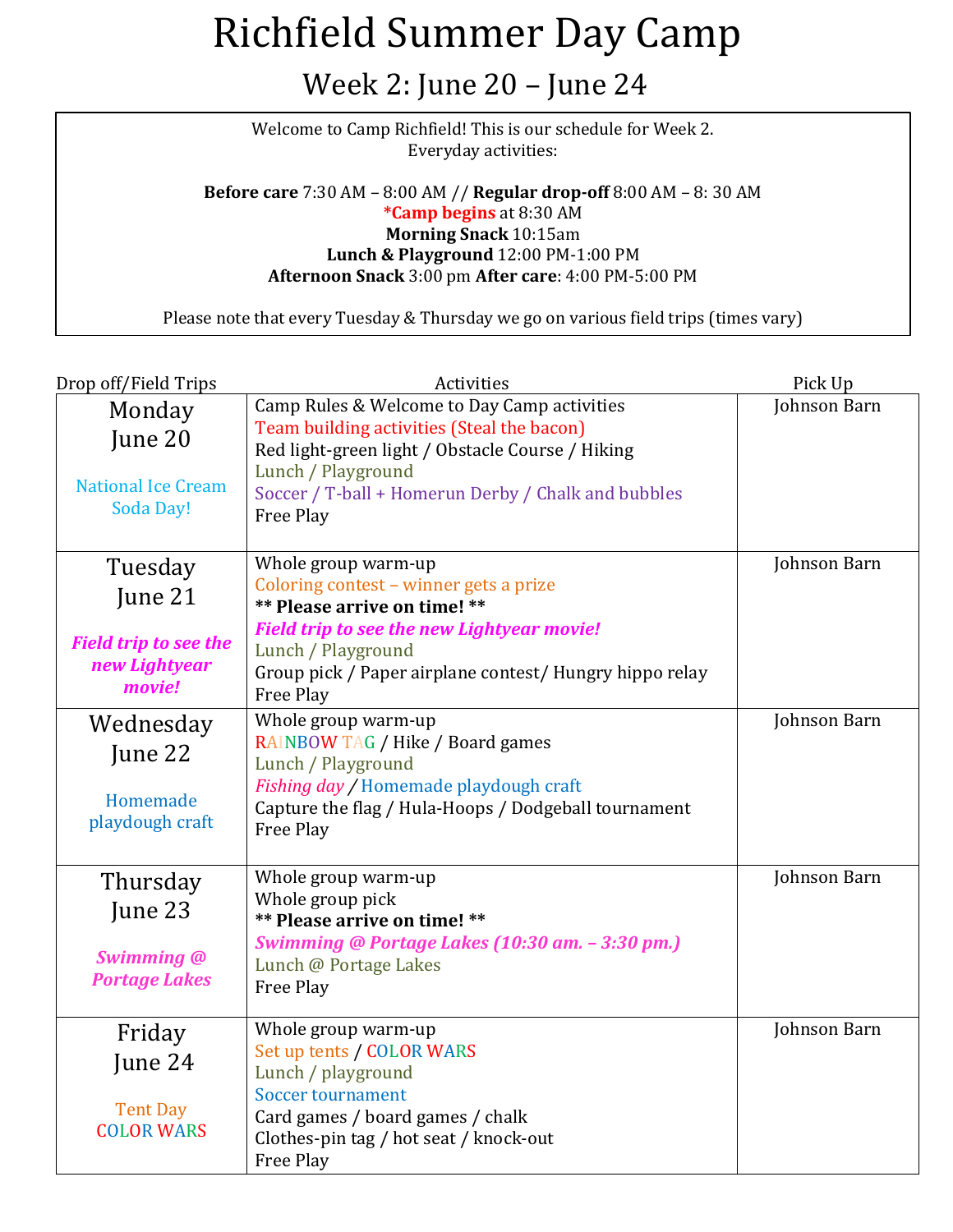#### Week 3: June 27 - July 1

Welcome to Camp Richfield! This is our schedule for Week 3. Everyday activities:

#### **Before care** 7:30 AM – 8:00 AM // **Regular drop-off** 8:00 AM – 8: 30 AM **\*Camp begins** at 8:30 AM **Morning Snack** 10:15am **Lunch & Playground** 12:00 PM-1:00 PM **Afternoon Snack** 3:00 pm **After care**: 4:00 PM-5:00 PM

| Drop off/Field Trips                                                       | Activities                                                                                                                                                                                                                                         | Pick Up      |
|----------------------------------------------------------------------------|----------------------------------------------------------------------------------------------------------------------------------------------------------------------------------------------------------------------------------------------------|--------------|
| Monday                                                                     | Camp Rules & Welcome to Day Camp activities<br><b>Team building activities (Categories)</b>                                                                                                                                                        | Johnson Barn |
| June 27<br><b>Dragon Eye Craft</b>                                         | 4 Square / Board Games / Jackpot / Dragon Eye Craft<br>Lunch / Playground<br><b>Dragon Eye Craft cont.</b> / Hula-Hoops / Chalk / Hockey<br>Free Play                                                                                              |              |
| Tuesday<br>June 28<br><b>Great Lakes Science</b><br><b>Center</b>          | Whole group warm-up<br>Partner Calling / Coloring contest<br>** Please arrive on time! **<br><b>Great Lakes Science Center</b><br>Lunch @ Science center<br>T.V tag / Three-team soccer/ Yell out game<br>Free Play                                | Johnson Barn |
| Wednesday<br>June 29<br>Red, white, & blue<br>day                          | Whole group warm-up<br>Red, white, and blue day prizes<br>Frozen t-shirt relay/ Nukem/ Backlash<br>Lunch / Playground / Fishing Day!<br>Individual group pick<br>Free Play                                                                         | Johnson Barn |
| Thursday<br>June 30<br>Swimming /<br>creeking @ Hinkley<br><b>Spillway</b> | Whole group warm-up<br>** Please arrive on time! **<br>Hinkley Spillway (10:30 am. - 3:30 pm.)<br>Lunch @ Hinkley Spillway<br>Free Play                                                                                                            | Johnson Barn |
| Friday<br>July 1<br>July 4 <sup>th</sup> Cookout<br><b>Water Day</b>       | Whole group warm-up<br>Field Day activities (Be ready to compete!)<br>July 4 <sup>th</sup> Cookout - (hot dogs and watermelon provided)<br>Water field day activities - Dry Dry Wet, Water Balloons<br>Toss, Musical Hula Hoops, etc.<br>Free Play | Johnson Barn |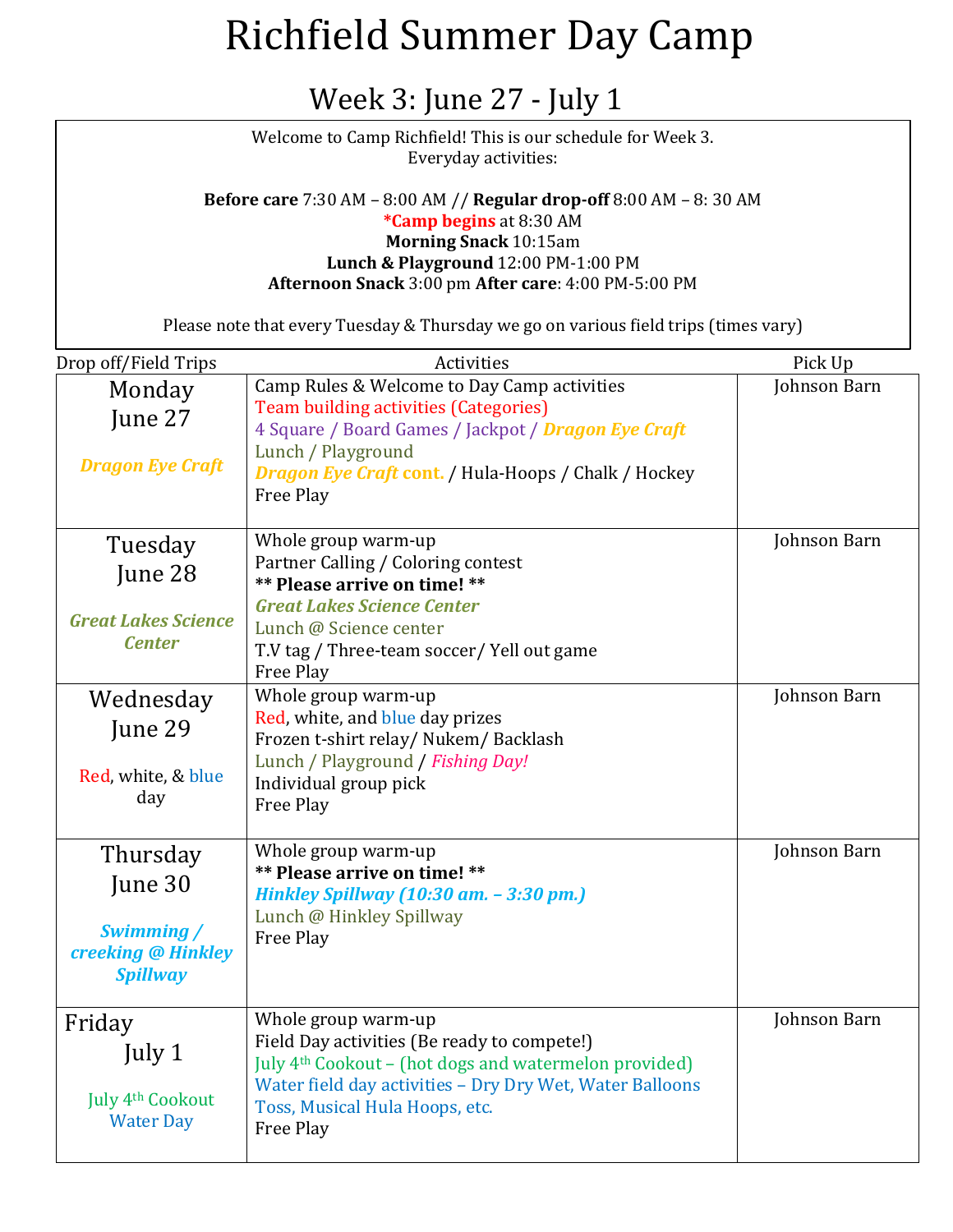#### Week 4: July 11– July 15

Welcome to Camp Richfield! This is our schedule for Week 4. Everyday activities:

**Before care** 7:30 AM – 8:00 AM // **Regular drop-off** 8:00 AM – 8: 30 AM **\*Camp begins** at 8:30 AM **Morning Snack** 10:15am **Lunch & Playground** 12:00 PM-1:00 PM **Afternoon Snack** 3:00 pm **After care**: 4:00 PM-5:00 PM

| Drop off/Field Trips                                                                   | Activities                                                                                                                                                                                                                              | Pick Up          |
|----------------------------------------------------------------------------------------|-----------------------------------------------------------------------------------------------------------------------------------------------------------------------------------------------------------------------------------------|------------------|
| Monday<br>July 11                                                                      | Camp Rules & Welcome to Day Camp activities<br><b>Team building activities (4 Corners)</b><br>Parachute games/hungry hippo relay / Doctor dodgeball<br>Lunch / Playground<br>Relay races / RAINBOW TAG / Blind man's bluff<br>Free Play | Johnson Barn     |
| Tuesday<br>July 12<br><b>Akron Zoo</b>                                                 | Whole group warm up<br>** Please arrive on time! **<br><b>Akron Zoo</b><br>Lunch @ Akron Zoo<br>Card Games/ Board games / Chalk / Hockey<br>Free Play                                                                                   | Johnson Barn     |
| Wednesday<br>July 13<br><b>LUAU HAWIIAN DAY</b><br><b>Watercolor painting</b>          | Whole group warm up<br><b>Luau Day prizes</b><br>Watercolor painting / Capture the flag / Nukem<br>Lunch / Playground<br>Fishing Day! / Sandcastles / Scavenger Hunt<br>Free Play                                                       | Johnson Barn     |
| Thursday<br>July 14<br><b>Swimming @</b><br><b>Portage Lakes</b>                       | Whole group warm up<br>** Please arrive on time! **<br>Swimming @ Portage Lakes (10:30 am. - 3:30 pm.)<br>Lunch @ Portage Lakes<br>Free Play                                                                                            | Johnson Barn     |
| Friday<br>July 15<br><b>National Gummi</b><br><b>Worm Day!</b><br><b>TOWN HALL DAY</b> | Whole group warm up<br>Hike to Town Hall / Group Kickball<br><b>National Gummi Worm Day!</b><br>Lunch / Playground @ Town Hall<br>Creeking / four-square tournament<br>Jackpot / Flag Football /Down by the banks<br>Free Play          | <b>TOWN HALL</b> |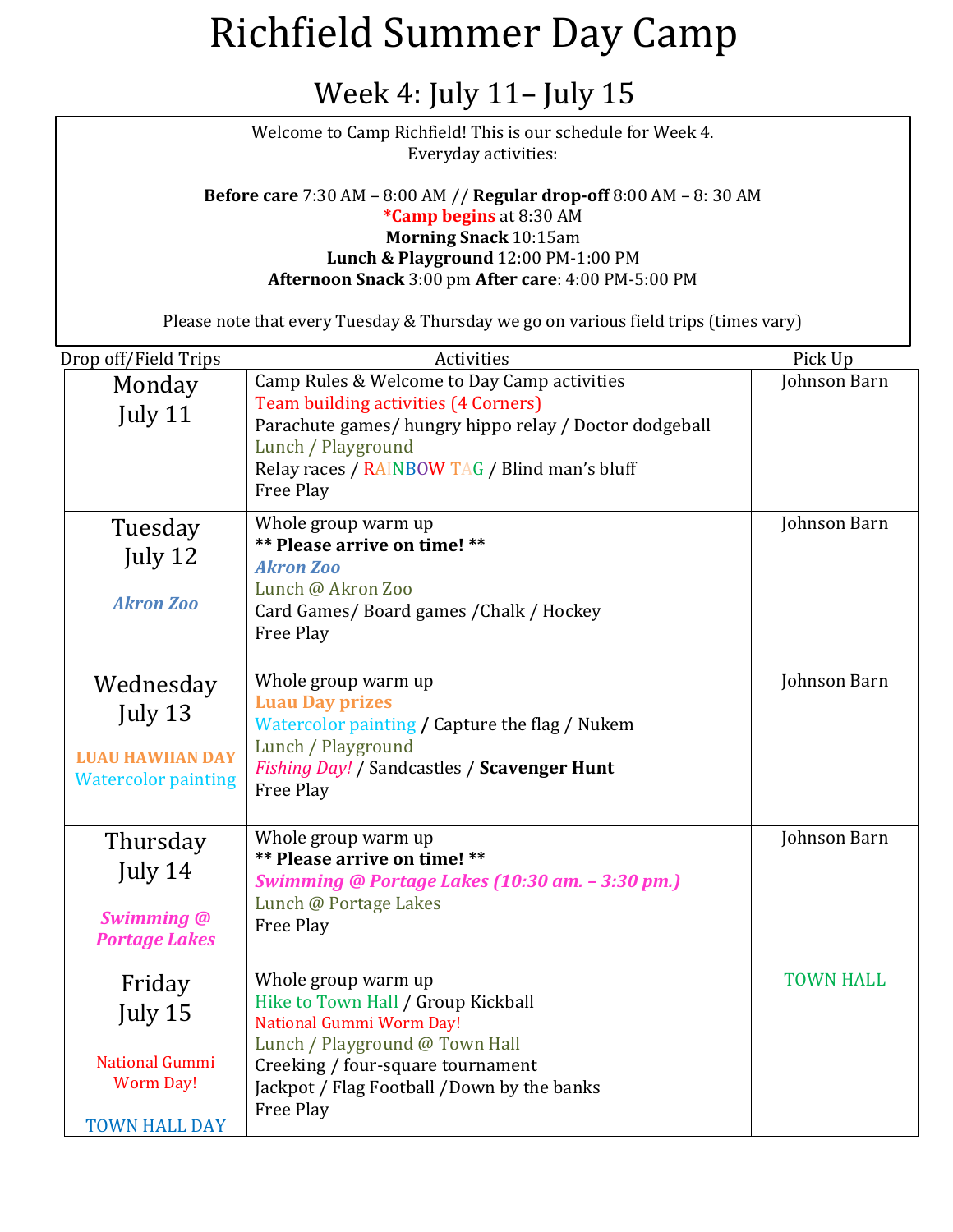#### Week 5: July 18– July 22

| Welcome to Camp Richfield! This is our schedule for Week 5.<br>Everyday activities:                                                                                                                                                 |                                                                                                                                |              |
|-------------------------------------------------------------------------------------------------------------------------------------------------------------------------------------------------------------------------------------|--------------------------------------------------------------------------------------------------------------------------------|--------------|
| <b>Before care 7:30 AM - 8:00 AM // Regular drop-off 8:00 AM - 8:30 AM</b><br>*Camp begins at 8:30 AM<br><b>Morning Snack 10:15am</b><br>Lunch & Playground 12:00 PM-1:00 PM<br>Afternoon Snack 3:00 pm After care: 4:00 PM-5:00 PM |                                                                                                                                |              |
|                                                                                                                                                                                                                                     | Please note that every Tuesday & Thursday we go on various field trips (times vary)                                            |              |
| Drop off/Field Trips                                                                                                                                                                                                                | Activities                                                                                                                     | Pick Up      |
| Monday<br>July 18                                                                                                                                                                                                                   | Camp Rules & Welcome to Day Camp activities<br>Team building activities (Lovers Leap)<br>Making color changing slime / Nukem   | Johnson Barn |
| <b>Color changing</b><br>slime craft                                                                                                                                                                                                | Lunch / Playground<br>Cops and Robbers / TV tag<br>Free Play                                                                   |              |
| Tuesday<br>July 19                                                                                                                                                                                                                  | Whole group warm up<br>Wear your tie-dye!!<br>** Please arrive on time! **                                                     | Johnson Barn |
| <b>Tie-Dye Tuesday</b><br><b>Fun N' Stuff</b>                                                                                                                                                                                       | <b>Fun N' Stuff field trip</b><br>Lunch @ Fun N' Stuff<br>Free Play                                                            |              |
| Wednesday<br>July 20                                                                                                                                                                                                                | Whole group warm up<br>Balloon volleyball / 4 square tournament<br>RAINBOW TAG/ Steal the Bacon                                | Johnson Barn |
| <b>Fishing Day!</b>                                                                                                                                                                                                                 | Lunch / Playground<br>Fishing Day! / Sandcastles / Spud<br>Frisbee bowling / cops & robbers / checkers tournament<br>Free Play |              |
| Thursday<br>July $21$                                                                                                                                                                                                               | Whole group warm up<br>Free Play<br>** Please arrive on time! **                                                               | Johnson Barn |
| <b>Hinkley Spillway</b><br>(Creeking &<br>swimming)                                                                                                                                                                                 | Hinkley Spillway - (10:30 am. - 3:30 pm.)<br>Lunch @ Hinkley Spillway<br>Free Play                                             |              |
| Friday<br>July 22                                                                                                                                                                                                                   | Whole group warm up<br>4-square tournament / Knockout<br>Lunch / Playground<br><b>Bike &amp; Scooter Day!</b>                  | Johnson Barn |
| <b>Bike &amp; Scooter</b><br>Day!                                                                                                                                                                                                   | Gummy worm relay / hot potato / Army & Navy<br>Free Play                                                                       |              |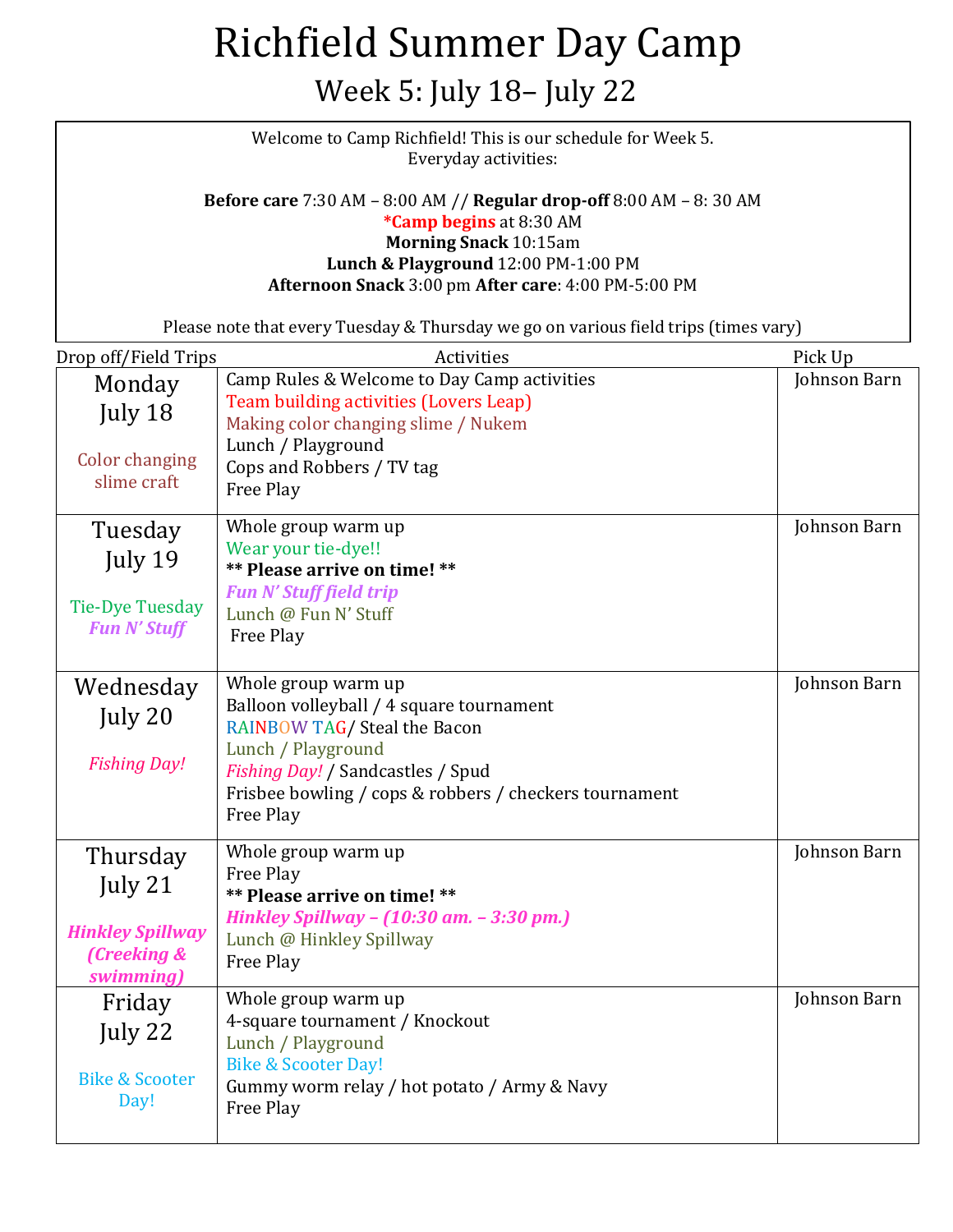| <u> Week 6: July 25 – July 29</u>                                                                                                                                                                                                   |                                                                                                                                                                                                                                        |                         |
|-------------------------------------------------------------------------------------------------------------------------------------------------------------------------------------------------------------------------------------|----------------------------------------------------------------------------------------------------------------------------------------------------------------------------------------------------------------------------------------|-------------------------|
| Welcome to Camp Richfield! This is our schedule for Week 6.<br>Everyday activities:                                                                                                                                                 |                                                                                                                                                                                                                                        |                         |
| <b>Before care 7:30 AM - 8:00 AM // Regular drop-off 8:00 AM - 8:30 AM</b><br>*Camp begins at 8:30 AM<br><b>Morning Snack 10:15am</b><br>Lunch & Playground 12:00 PM-1:00 PM<br>Afternoon Snack 3:00 pm After care: 4:00 PM-5:00 PM |                                                                                                                                                                                                                                        |                         |
|                                                                                                                                                                                                                                     | Please note that every Tuesday & Thursday we go on various field trips (times vary)                                                                                                                                                    |                         |
| Drop off/Field Trips<br>Monday<br>July 25<br><b>National Hot Fudge</b><br><b>Sundae Day!</b>                                                                                                                                        | Activities<br>Camp Rules & Welcome to Day Camp activities<br><b>Team building activities (Sharks and Minnows)</b><br>Tug of War / Jackpot / Flag Football<br>Lunch / Playground<br>Dodgeball / Group pick / Flag football<br>Free Play | Pick Up<br>Johnson Barn |
| Tuesday<br>July 26<br><b>Medina Skateland</b>                                                                                                                                                                                       | Whole group warm up<br>** Please arrive on time! **<br><b>Medina Skateland</b><br>Lunch / Playground<br>Elbow Tag / Cops & Robbers / Capture the Flag<br>Free Play                                                                     | Johnson Barn            |
| Wednesday<br>July 27<br>God's Eye Craft<br><b>Crazy Hair Day</b>                                                                                                                                                                    | Whole group warm up<br>God's Eye Craft<br>Crazy Hair Day prizes! / Basketball / Badminton / Nukem<br>Lunch / Playground<br>Fishing Day! / Sandcastles / Soccer<br>Free Play                                                            | Johnson Barn            |
| Thursday<br>July 28<br><b>Hinkley Spillway</b><br>(Creeking &<br>swimming)                                                                                                                                                          | Whole group warm up<br>Individual group pick<br>** Please arrive on time! **<br>Hinkley Spillway - (10:30 am. - 3:30 pm.)<br>Lunch @ Hinkley Spillway<br>Free Play                                                                     | Johnson Barn            |
| Friday<br>July 29<br><b>BIKE DAY</b><br>Olympic Day                                                                                                                                                                                 | Whole group warm up<br><b>Hike to Town Hall</b><br>Lunch / Playground @ Town Hall<br>Creeking<br>Army & Navy / Banana tag / Steal the bacon<br>Free Play                                                                               | <b>TOWN HALL</b>        |